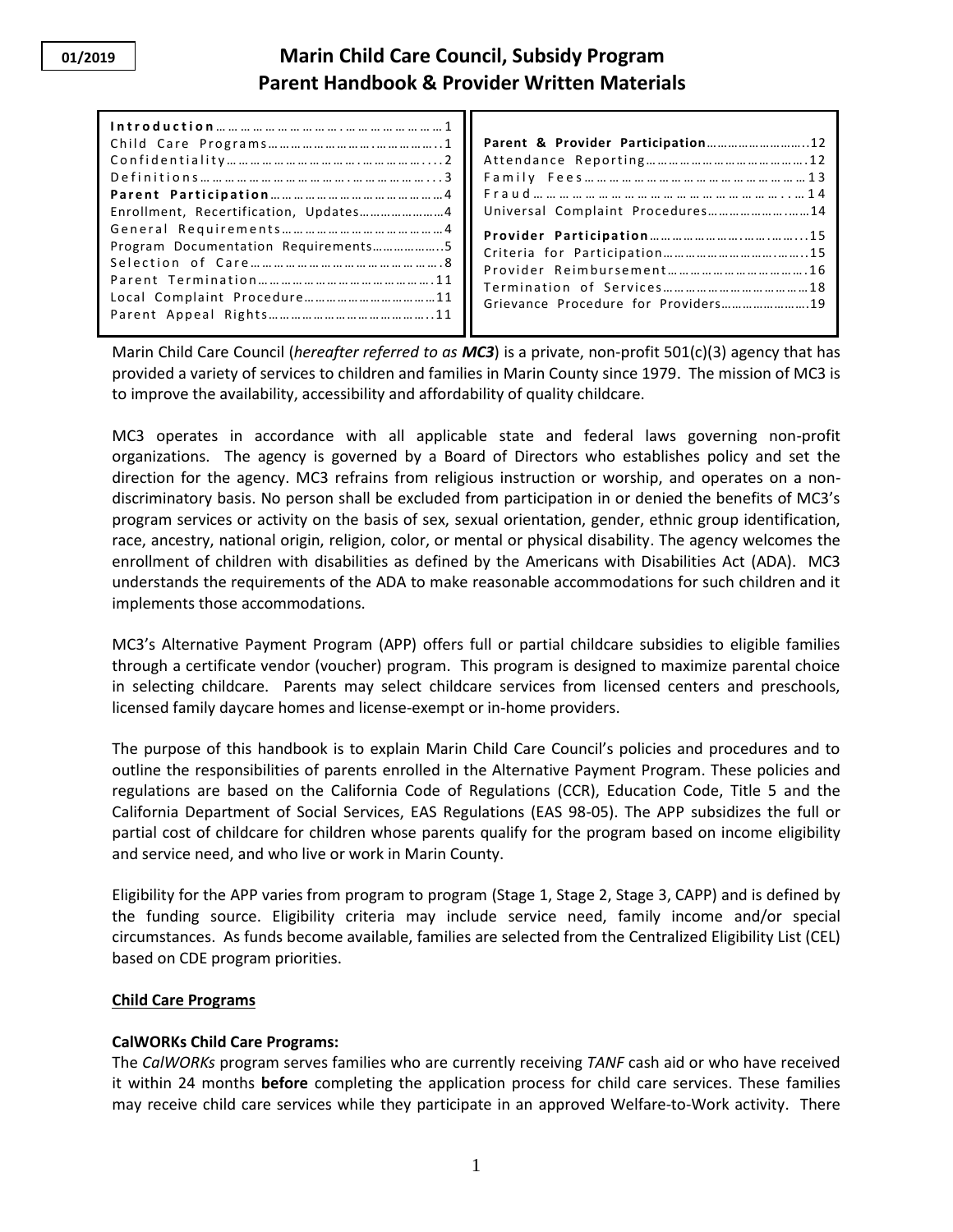are three (3) stages to the *CalWORKs* program. We try to move families through these stages of child care as smoothly as possible. Each of these stages has different eligibility requirements; however, the *CalWORKs* Child Care System is designed to continue services to eligible families without interruption.

#### **Funding Sources**:

- Marin County Health & Social Services Department (Stage 1)
- $\triangleright$  State Department of Education, California Department of Education (CDE), Child Development Division (Stages 2 and 3)
	- **Funding Codes**:
	- CDSS (Stage 1) , C2AP (Stage 2), C3AP (Stage 3)

**Child's Age Limit**: Under age 13 (under age 22 if the child has exceptional needs or is severely disabled) **Service Delivery Area**: Receiving *TANF* in Marin County; or a former *TANF* recipient now living or participating in an approved activity in Marin County or using a child care provider located in Marin County.

## **California Alternative Payment Program (CAPP)**

In addition to the *CalWORKs* Child Care Programs, MC3 also operates California Alternative Payment Programs (CAPP), funded by CDE. CAPP covers child care services while parents work, go to school, or look for work. A family may also be eligible for services if the child is receiving Child Protective Services; the child is at risk of abuse or neglect; the parent is incapacitated; or the family is homeless. MC3 also operates the CAPP contract for the County of Marin, Child and Family Services Department, which primarily serves families directly referred by their Social Worker.

## **Other Child Care Funds**:

# \**These funds have separate participation requirements and are not covered by this Handbook*

## **Foster Care Bridge\***

Foster Care Emergency Bridge Program funding is intended to be a temporary resource to maintain a placement until other, longer term options are identified. In Marin, funding is available for six months, with a potential extension up to another six months if needed. The Marin County Children and Family Services (CFS) will directly send a referral to the MC3 Child Care Navigator with approved child care hour needed- Need/Eligibility determined by CFS supervisor/Social worker. The Resource Caregiver (Foster parent) will complete and enrollment with the Child Care Navigator.

#### **Locally-funded Subsidy Funds**\*

MC3 operates locally funded childcare streams, with their own criteria for need, eligibility and participation.

When a family's eligibility for one program ceases, every effort will be made to place the family on another program for which they are eligible. However, placement in another program cannot be guaranteed. Parents select their own childcare whether licensed or license-exempt. MC3 will make childcare referrals to licensed programs. Every attempt will be made to accommodate the parent's choice.

#### **Confidentiality**

Information provided to MC3 will be treated in a confidential manner. Parents on the program can request, in writing, that information in their file be released. This information will only be released to the parent enrolled on the subsidy program. Without this permission, MC3 cannot provide information unless it is court ordered or requested by the District Attorney. Attendance Records are property of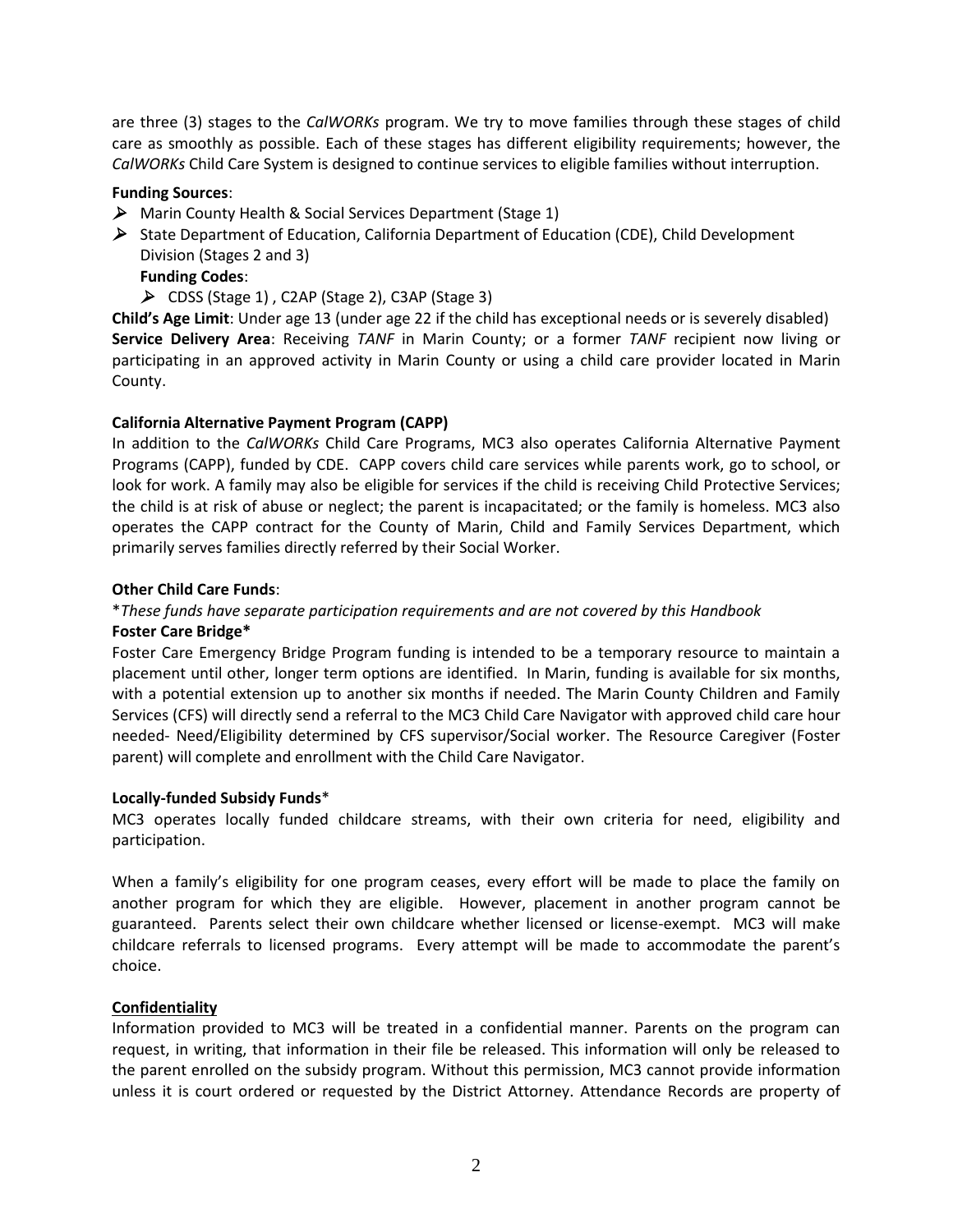MC3, and are not part of the parent file. Copies of attendance records will not be released (to anyone other than parent) unless required by court order.

## **Definitions**

Some of the more commonly used words/phrases and definitions below as we use them.

- *CalWORKs:* California Work Opportunities and Responsibility to Kids cash aid for eligible adults and their children, operated by the Marin County Department of Social Services
- *Case Manager:* The staff person at MC3 responsible for handling all aspects of the parent's case.
- *Child Care Fraud:* Is the crime of obtaining money or child care services by deliberate deception.
- *Co-payments:* The difference between what the provider charges and the amount MC3 can pay. The parent is responsible for paying this difference directly to the provider. This is not the same as the family fee. A parent may have both a co-payment and a family fee
- *Days:* Calendar days unless otherwise noted.
- *Days of Non-Operation:* Days that a provider would normally be open for business, but due to the provider's holiday, vacation, or staff development day, the facility is closed for business.
- *Delinquent Fees:* Family fees are considered delinquent (late) if they are not paid before the Attendance record is submitted. Parents will receive a Delinquent Fee Notice if this is the case.
- *Employment Development Counselor (EDC):* The staff person at the County of Marin, responsible for establishing the welfare-to-work plan with the parent on Stage 1.
- *Children with Exceptional Needs:* Children who have an active Individualized Education Program (IEP) or Individualized Family Service Plan (IFSP), and are receiving early intervention services or appropriate special education and services, **and** require the special attention of an adult in a child care setting.
- *Family Fee (also called Parent Fee):* A family fee chart is issued by the State to have parents share in the cost of child care and to expand services to other families in need of subsidized child care services. The amount of the fee the family is expected to pay is based on the countable gross monthly income of the family and the size of the family and the child care schedule. These fees are paid by the parent, directly to his/her provider.
- *Fiscal Year:* MC3 runs on the State's Fiscal Year calendar which starts on July 1st and ends on June 30th of the following year.
- *Notice of Action (NOA):* A written notification issued by MC3 that informs parents of MC3's decision to approve, deny or make changes to child care and development services. NOAs are also issued to inform parents that they no longer meet our program's "need" or "eligibility" requirements, or that the level of services will change. NOAs with negative actions to the parent have an appeal period (10-14 days, depending on fund), while NOAs that have no negative impact to the parent will go into effect immediately.
- *Provider Notice:* A written notification issued by MC3 that informs providers and parents of an action being taken by MC3 which may affect payments to the provider.
- *Parent:* means a biological parent, adoptive parent, stepparent, foster parent, caretaker relative, legal guardian, domestic partner of the parent as defined in Family Code section 297, or any other adult living with a child who has responsibility for the care and welfare of the child
- *Provider:* A person (other than the parent) who takes care of a child for part of the day, for a fee.
- *RMR (Regional Market Rates):* The average rates charged for various types of child care services as determined by a statewide survey of providers. The results of this survey determine the maximum we are allowed to pay providers for child care services based on the county they provide care in.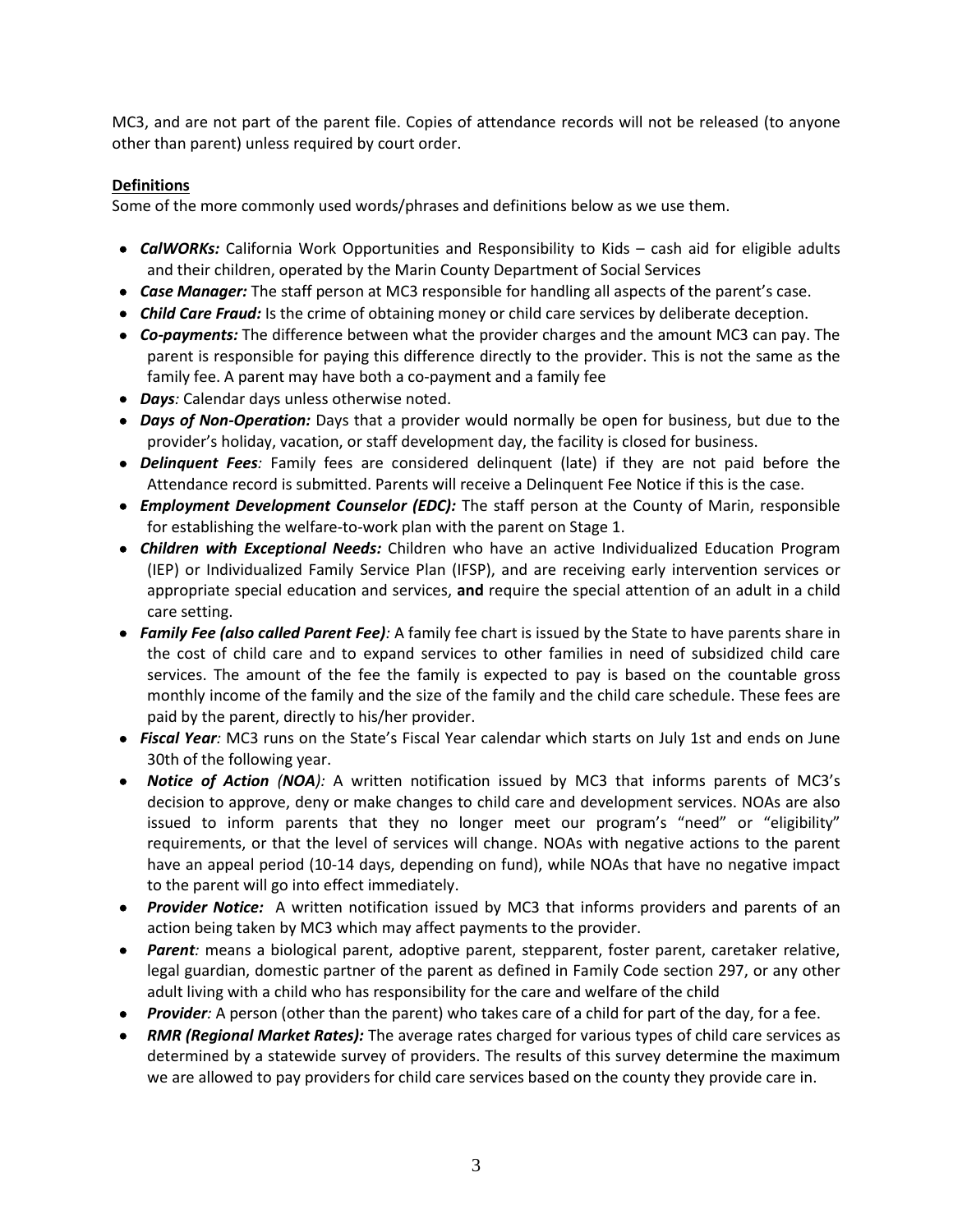*Welfare to Work Plan (WTW Plan):* a plan of qualifying employment and training activities, or barrier removal services, that meets the individual's participation requirements in the CalWORKs program. The WTW Plan is established between the Stage 1 EDC and the parent(s).

#### **Parent Participation**

#### **Enrollment, Recertification and Updates**

Enrollment in the program requires an in-person appointment between the parent and a MC3 staff person to record the information necessary to create a Parent File. The certification appointment will take place in the MC3 office at 555 Northgate Dr. Ste#105, San Rafael, CA 94903. MC3 staff will provide an overview about our agency and the program rules and regulations. We will also explain program forms and participation expectations.

#### **Initial Enrollment:**

When first entering the program, parents\* must submit applicable documentation to determine their need and eligibility for care, along with any other special criteria a funding source or enrollment may require. The Case Manager will discuss with the parent what documentation will be required before the certification appointment is scheduled. Parents will be given or mailed all of the required forms in advance of their appointment. Childcare services will not be authorized until all required documentation has been submitted and verified by MC3 staff member. The application must be signed by the parent before the enrollment process will be considered complete. It is during the enrollment process that parents will identify their child care provider. MC3 can also assist parents in selecting a provider (see section entitled **Selection of Care**).

**\*Stage 1** parents will be directly referred by their EDC through the County's Child Care Liaison and will not be required to submit need/eligibility documents to MC3. They will still come in for an enrollment appointment and will be asked to complete other forms.

#### **Recertification:**

Recertification is the process of determining a family's continued need and eligibility for child care services. Failure to complete the Recertification process within the timeframe given will result in termination or non-payment of child care services by MC3. The Recertification Process applies to all parents enrolled in our Subsidized Child Care Program. MC3 requires a face-to-face Recertification interview once every 12-month period. The parent will receive a Recertification letter with all the details specific to their case including a list of documents/ information required to determine continued eligibility.

#### **Update Process:**

The purpose of the update is to bring the parent's application up to date in between recertifications. An update can be done face-to-face, by mail or over the phone by providing the MC3 with information regarding changes in a family's need or eligibility status. Stage 1 cases are updated based on Child Care Authorizations received from their EDC.

#### **General Requirements**

Eligibility and need for child care services is determined by guidelines established by the funding source (State Department of Education, Child Development Division; Department of Social Services; Marin County Health and Social Services Department; etc.) Each program has different Eligibility and Need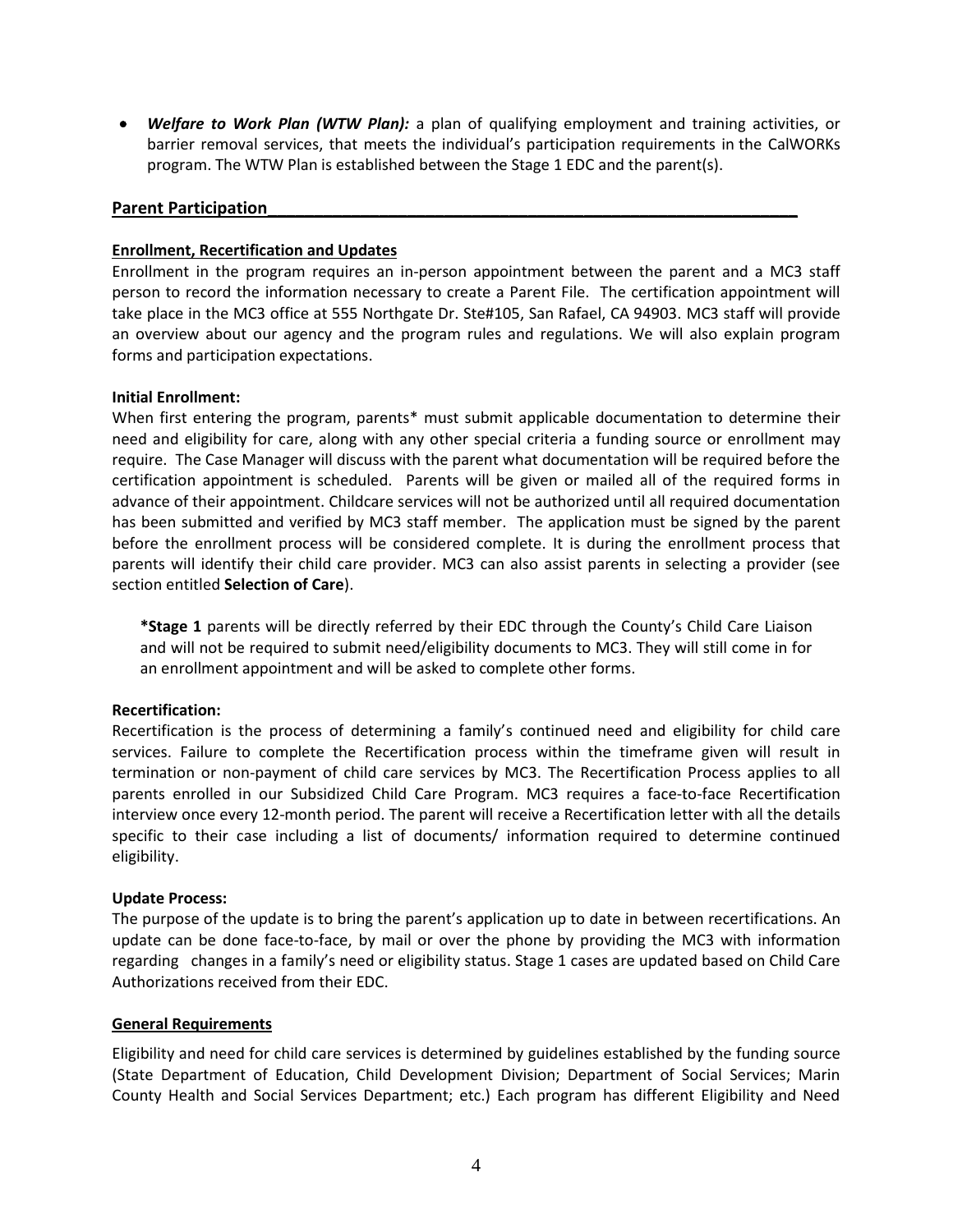Criteria. In the parenthesis ( ) after each criterion, we have listed the funding code of the program(s) these criteria apply to.

 **Note to CalWORKs Stage 1 (CDSS) Families: While you are receiving cash assistance, MC3 must have a child care authorization from your CalWORKs EDC in order to approve your child care services. They determine your need/eligibility for hours of care.**

## **Eligibility Criteria:**

- 1) Family is a public assistance recipient (All programs)
- 2) Family is income eligible as established by the family fee schedule. (All)
- 3) Family is homeless. (CAPP)
- 4) Family is a recipient of Child Protective Services (CPS) or has been referred by a legally qualified professional. (CAPP)
- 5) Family currently receiving or received CalWORKS within the previous 24 months (CDSS, C2AP)
- 6) Family has fully exhausted twenty-four months of eligibility for subsidized child care in Stages 1 and/or 2 after the parent left cash aid and is transitioning from stage 1 or 2 (C3AP).

#### **Need Criteria:**

- 1) Employed or seeking employment (All)
- 2) Participating in vocational training leading to a recognized trade or profession. (All)
- 3) Homeless & seeking permanent housing. (All)
- 4) Incapacitated (CAPP, C2AP, C3AP)
- 5) Referred by Child Protective Services (CPS) Children are receiving protective services through the local county social services department; and/or children identified by a legal, medical, social service agency or emergency shelter as abused, neglected or exploited or at risk of abuse, neglect or exploitation. (All)

#### **Program Documentation Requirements**

#### **Employed** *(CCR sect. 18086)*

Parent is certified for actual days and hours of work with adequate travel time. The following forms of documentation must be provided by all employed parents:

- 1) Employment Verification, completed by employer\*
- 2) Pay stubs covering one consecutive month of earnings.
	- \* Or other means of contact and/or documentation between MC3 staff and the employer that will substantiate employment status.

#### **Self-employed**

The following forms of documentation must be provided by all self-employed parents in order to document need and eligibility for childcare services.

- **1) Eligibility:** One or more of the following sources of income documentation, depending on type of employment:
	- a) Receipts for all income and expenses
	- b) Most recent year's tax returns
	- c) Bank statements
- **2) Need:** One or more of the following, depending on type of employment:
	- a) Documentation from clients regarding days, hours and rate of pay
	- b) Business and/or Professional License
	- c) Lease agreement (if renting space)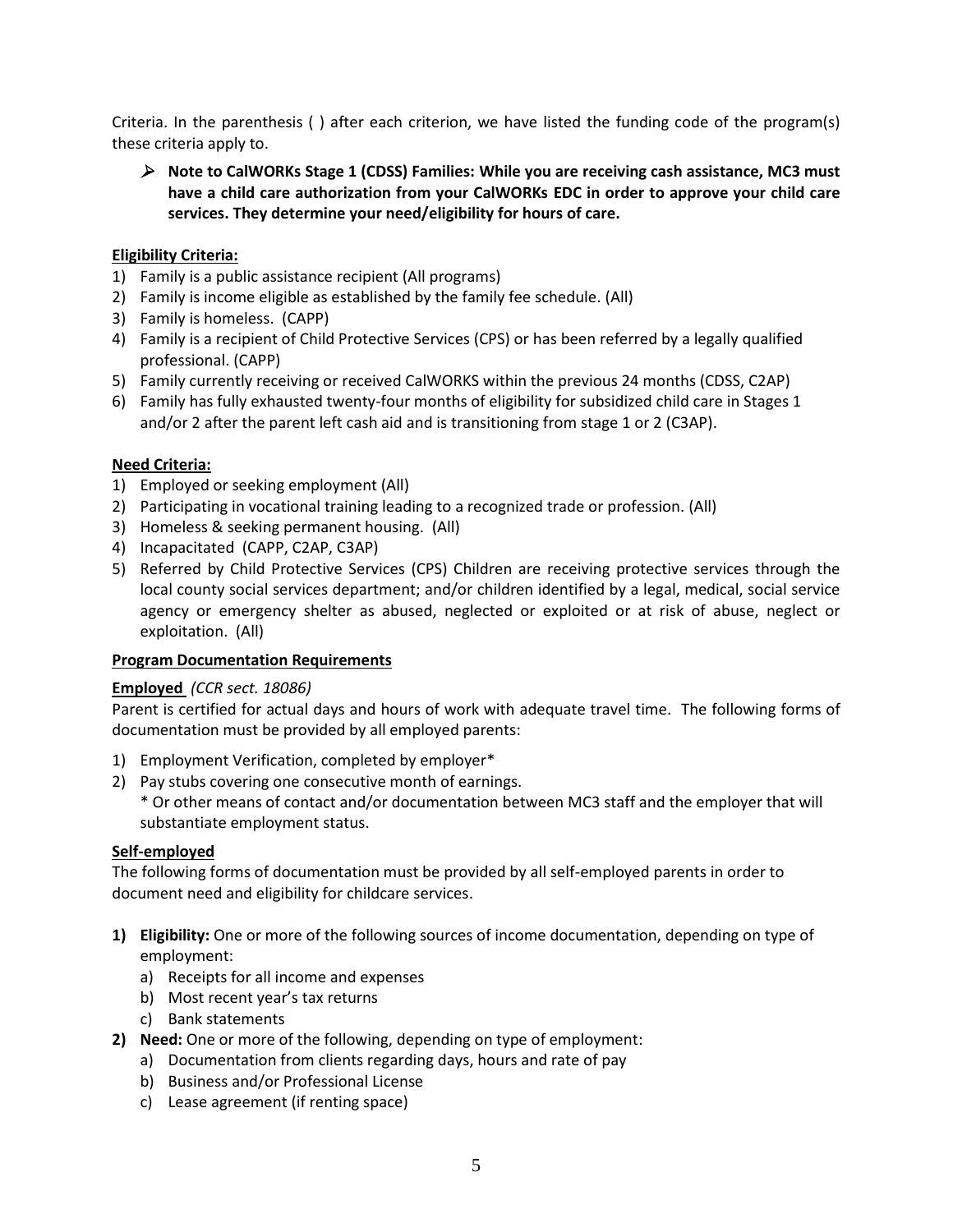- d) Monthly appointment log
- e) Other means of contact, documentation and/or business records that will substantiate employment status including days and hours of need and rate of pay.

## **Seeking Employment** *(CCR sect. 18086.5)*

For eligible parents\*, the period of Job Search eligibility is limited to less than 30 hours per week, no more than five days per week, and no less than six months. At that point, the need for continued services will be assessed and the parent may be approved for an additional 6 months of service. Documentation of seeking employment shall include a written parental declaration signed under penalty of perjury stating that the parent is seeking employment. The declaration shall include the parent's plan to secure, change, or increase employment and shall identify a general description of when services will be necessary

*\* Stage 1 parents must have their job search plan/activities approved by their EDC as part of their WTW Plan and will submit documentation to them, not MC3*

## **Students** *(CCR sect. 18087)*

To receive subsidized child care as a student, parent(s)\* must be enrolled in an approved educational or vocational program leading to a recognized trade or profession. Students are certified for the days and hours they attend classes and adequate travel time. MC3 will cover child care during study time for up to two hours per academic unit. Additional time limits for training are as follows: six (6) years from the initiation of child care services based on this need; or twenty four (24) semester units, or its equivalent, after the attainment of a Bachelor's Degree.

*\*Stage 1 parents must have their education/training plan approved by their EDC as part of their WTW Plan and will submit documentation to them, not MC3*

#### **The following documentation must be provided by all students:**

- 1) Statement of the parent's vocational goal(s).
- 2) A Training Verification form, completed with parent signature and vocational goals either signed by school/program registration – or with a printout from the school detailing schedule of classes. It is the student's responsibility to file this form at the start of each new semester or quarter in order to establish hours for care, if different from initial certification. Twelve month eligibility will not be affected.
- 3) *Report cards (grades), transcripts or other training records to document the student is making adequate* progress toward the attainment of his/her vocational educational goal will be required each quarter, semester or training period. Adequate progress is defined as a cumulative grade point average (GPA) of 2.0 or higher per semester. Students dropping below the minimum standard will be allowed one quarter, semester or training period to fulfill the GPA.

#### **Incapacitated** *(CCR sect. 18088) – Category NOT APPLICABLE for Stage 1 parents*

In order to be considered incapacitated, parent must submit a Medical Incapacitation form, completed by the treating physician, which includes:

- 1) A description of the nature of the incapacity.
- 2) The duration of the incapacitation and a statement that the parent's incapacitation prevents the parent from caring for the child for some part of the day.
- 3) The days and number of hours that childcare is needed.
- 4) The name, address, phone number, license or credential number and the signature of the legally qualified professional who is rendering the opinion of incapacitation.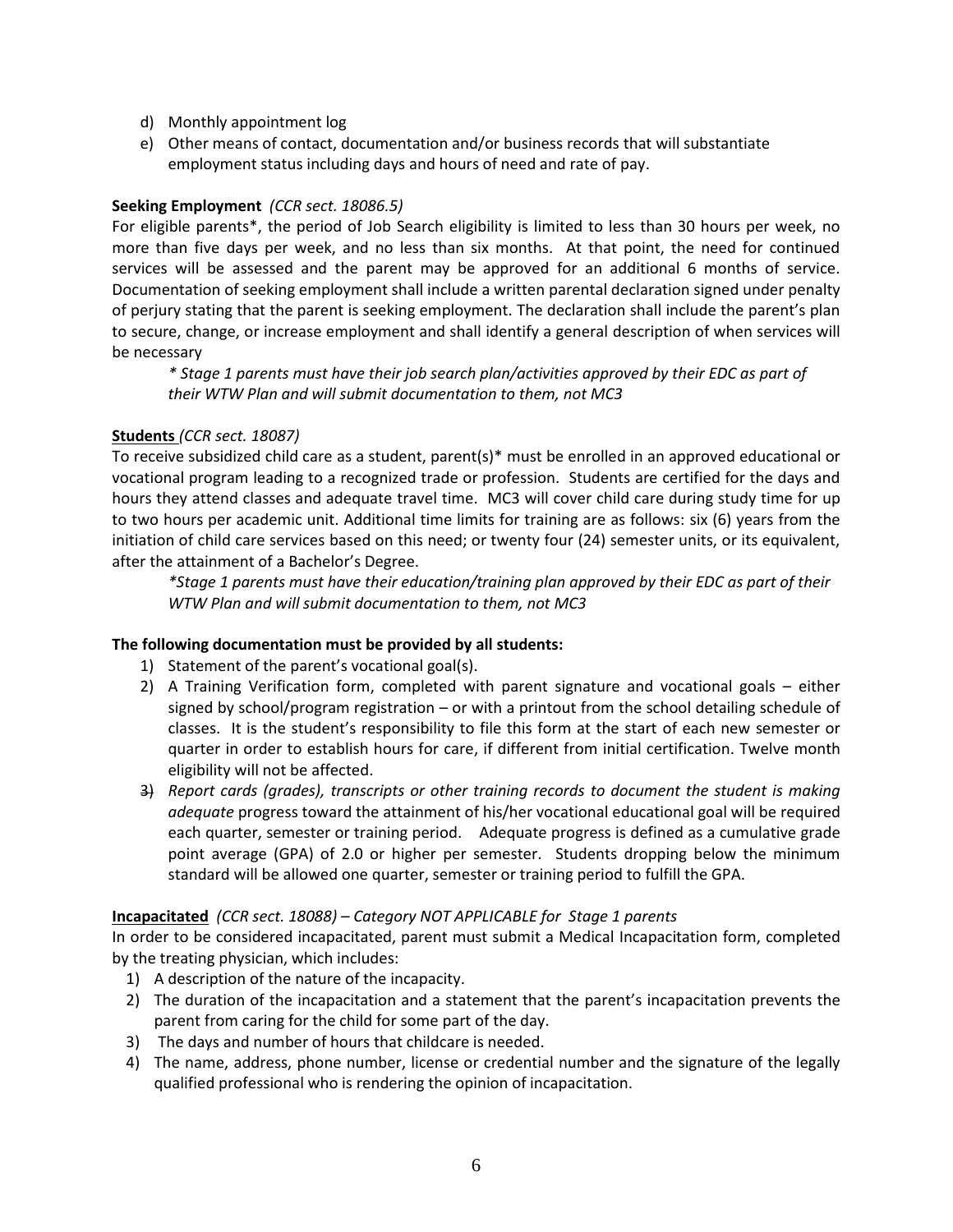Approved hours for care shall not exceed 50 hours per week. For parents with school-age children, the physician will also need to indicate the difference (in hours of need for care) for those children on school days and non-school days.

## **Children with Exceptional Needs Over Age 13**

Children who have reached their  $13<sup>th</sup>$  birthday are ineligible for subsidized services. Children with exceptional needs may be served up to their  $21<sup>st</sup>$  birthday under state funded programs. Documentation required to meet the education code must be submitted. Please contact your case manager for specific requirements.

## **12-MONTH ELIGIBLITY**

Once enrolled, families receive child care services for no less than 12 months, unless the initial need status is Job Seek. During this 12 month period, you are eligible to use the scheduled care approved at initial enrollment. If you need to increase care, we will require documentation of the increased need. If you need to decrease care, you will need to submit a form requesting the decrease. The information below is a guide to when you need to communicate changes to your case manager:

| Change                  | Action                                                                                                      |
|-------------------------|-------------------------------------------------------------------------------------------------------------|
| Your schedule has       | Reporting change is encouraged, but not required<br>٠                                                       |
| changed                 | Child care hours will continue at the same level approved at your most                                      |
|                         | recent certification                                                                                        |
|                         | MC3 will only change your child care hours if requested<br>٠                                                |
|                         | Verification that supports the requested change must be submitted<br>٠                                      |
|                         | before child care hours are updated                                                                         |
| Your income has         | Reporting change is required if your new income exceeds 85% of State<br>$\bullet$                           |
| changed                 | <b>Median Income</b>                                                                                        |
|                         | Income is calculated only at enrollment, recertification, or at your<br>٠                                   |
|                         | request to assess a possible lower parent fee                                                               |
|                         | Income submitted is only used to determine eligibility (whether or not it<br>$\bullet$                      |
|                         | exceeds 85% of State Median Income) or lower your parent fee                                                |
|                         | Your parent fee will not be increased during your 12-month period<br>$\bullet$                              |
| You lost your job       | Reporting change is encouraged, but not required<br>$\bullet$                                               |
|                         | Child care hours will continue at the same level approved at your most<br>$\bullet$<br>recent certification |
|                         | MC3 will only change your child care hours if requested<br>$\bullet$                                        |
|                         | Verification that supports the requested change must be submitted<br>$\bullet$                              |
|                         | before child care hours are updated                                                                         |
| You have a break        | Reporting change is encouraged, but not required<br>$\bullet$                                               |
| between school          | Child care hours will continue at the same level approved at your most<br>$\bullet$                         |
| semesters, quarters, or | recent certification                                                                                        |
| modules.                | You may use child care during all school breaks<br>٠                                                        |
|                         | MC3 will only change your child care hours if requested                                                     |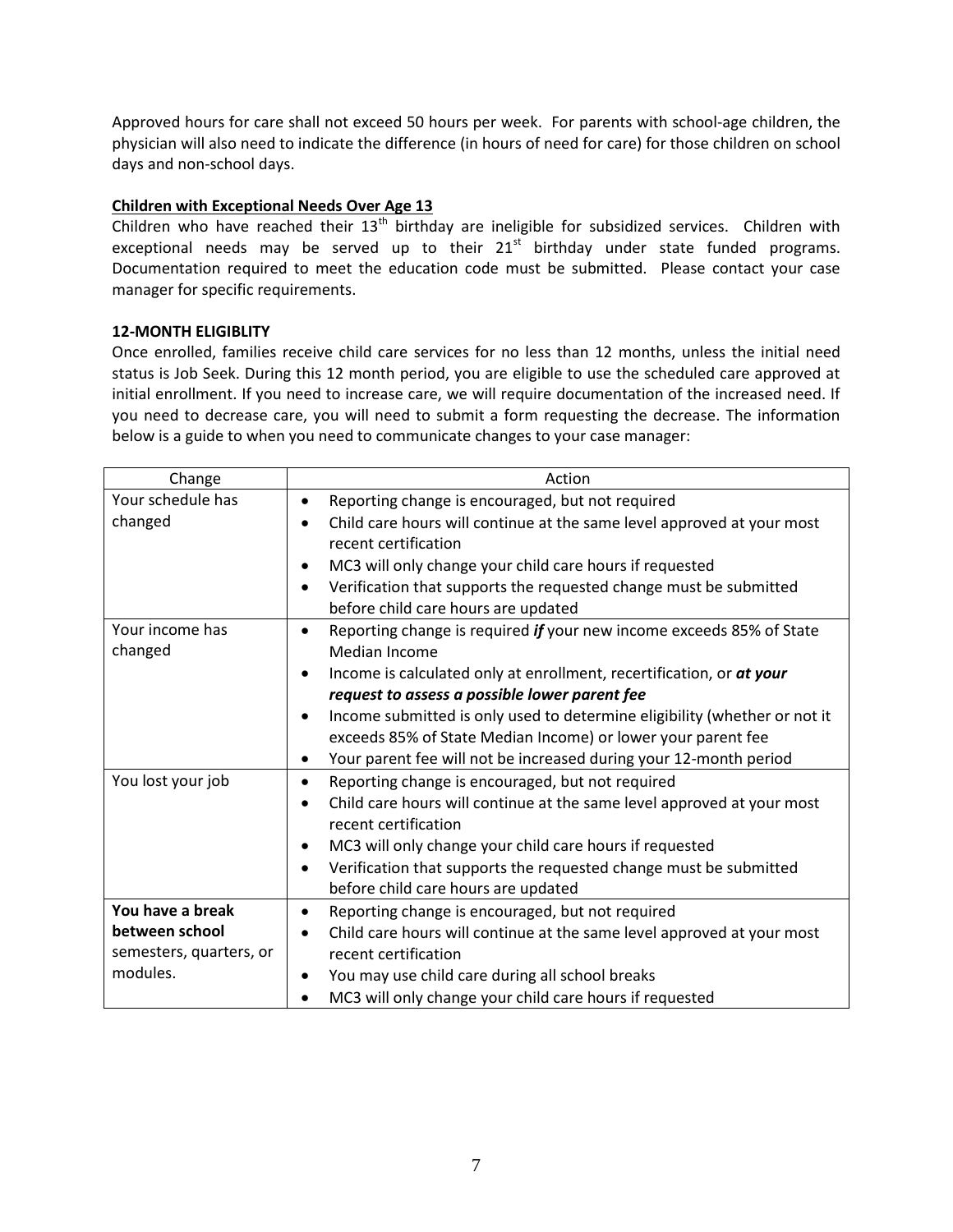Your case manager still needs to hear from you for the following changes:

- Your family household adjusted income exceeds 85% of State Median Income \***You must report this change within 30 days**
- You moved or plan to move
- You changed contact information such as your phone number or email address
- You would like to request a new child care provider
- You want to add/remove a child from the program
- You no longer want to use child care services
- You want to increase child care hours. We will need documentation to verify the increase *prior to processing the change.*
- You want to decrease child care hours. We will need this request in writing.
- You want to have your income assessed to determine if your parent fee can be lowered. You will need to submit income verification.

#### **Selection of Care**

MC3 can help parents find childcare by providing referrals to licensed family childcare homes and centers in Marin, as well as information on choosing quality childcare. While MC3 encourages the selection of licensed child care, there are provisions for the selection of non-licensed care. Parents are responsible for selecting and monitoring their own childcare providers.

- **Childcare center staff, family childcare providers, and license-exempt providers are self-employed and are not employees of MC3.**
- **MC3 assumes no responsibility for injury or damages arising from the provision of or reimbursement for child care services.**

#### **Types of Care**

- 1) **Licensed Care** includes centers and Family Child Care Homes which are licensed by the State of California, Department of Social Services, Community Care Licensing Division (CCLD); the CCLD office responsible for Marin County can be contacted at: (650) 266-8843. Licensure focuses on the health and safety of the facility and criminal history background clearances of the provider/s. The local licensing offices accept calls from parents who wish to check on the status of a program, and are the appropriate channels through which to raise concerns or file complaints.
	- a) **Childcare Centers:** These are licensed facilities that operate in a non-home setting and meet Community Care Licensing Regulations under Title 22. Centers usually serve larger groups of children and center staff meet the minimum training requirements stipulated in Title 22 regulations. Centers can have either mixed-age group settings or age-specific classrooms. **Subsidized** center-based programs (such as State Preschool and Head Start) follow the same Title 22 Regulations and have additional requirements such as: lower adult/child ratios, child observations and screenings and more.
	- b) **Family Childcare Homes:** Programs that operate in the provider's home and are licensed for either 6 to 8 children (small) or up to 14 children with an assistant (large). Family Child Care programs tend to have more flexible hours and sometimes open earlier and stay open later than childcare centers. Most family childcare providers care for a mixed-age group of children from infants to school-age children. There are fewer training requirements for family childcare providers.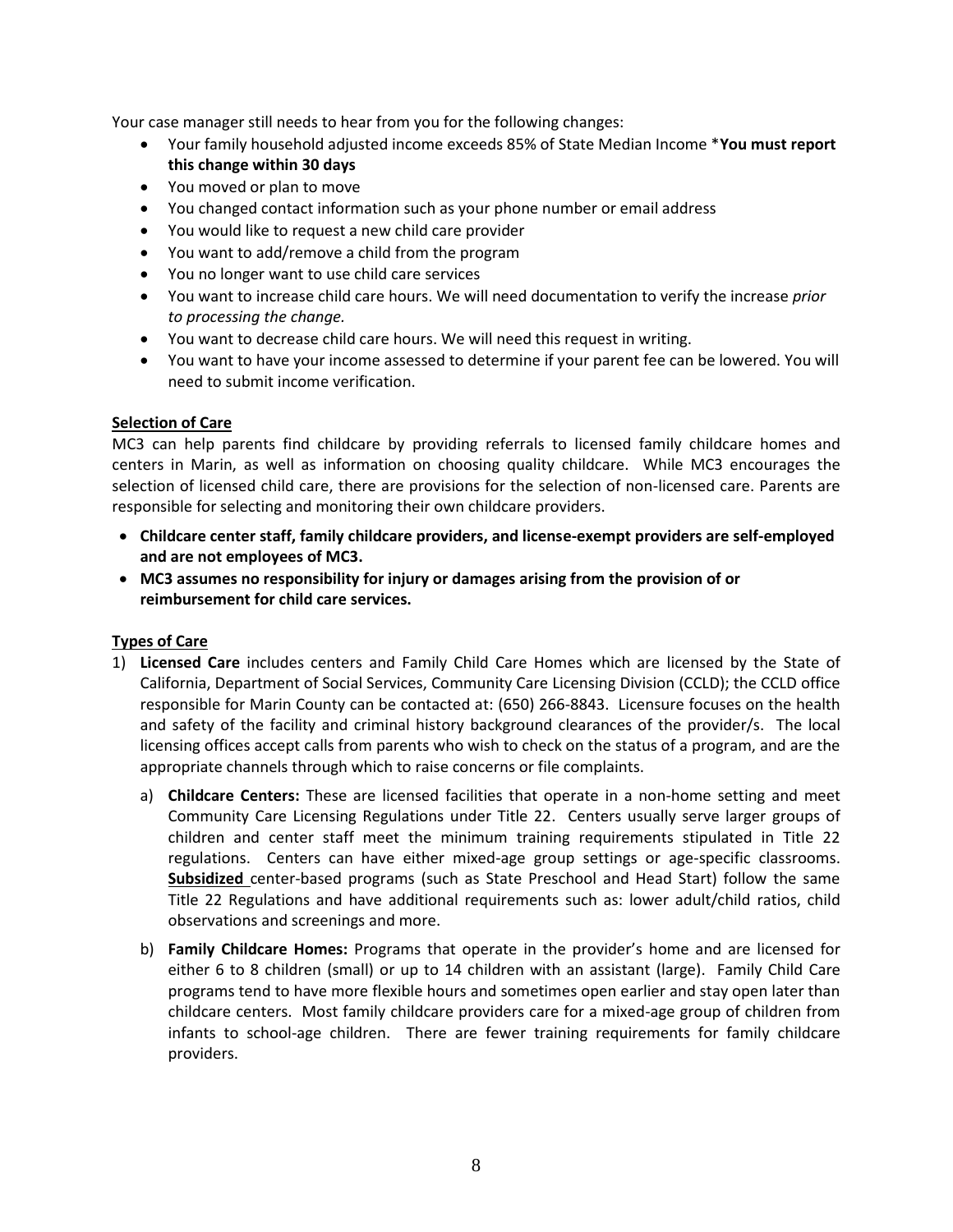#### 2) **License Exempt Care**

- a) **In-home Exempt Care:** These are people who provide care in the home where the child resides. These caregivers are exempt from licensure but must be registered with *TrustLine*\* **in order to be eligible to receive a child care subsidy payment**- unless they are the aunt, uncle or grandparent of the child receiving care. Additionally, parental choice is limited by the minimum wage. MC3 cannot contract for in-home care unless the care meets the minimum wage requirements.
- b) **Out of Home Exempt Care** Provider takes care of the children from *one* family (as well as their own) in his or her own home. These caregivers are exempt from licensure but must be registered with *TrustLine* **in order to be eligible to receive a child care subsidy payment**- unless they are the aunt, uncle or grandparent of the child receiving care
	- *TrustLine is a database of nannies and baby-sitters that have cleared criminal background checks in California. It's the only authorized screening program of in-home caregivers in the state with access to fingerprint records at the California Department of Justice and the FBI.*

**All exempt providers** caring for children in the MC3's Program must have the following on file with MC3: the provider's name and address, social security number, *TrustLine* registration (if not the aunt, uncle or grandparent of the child), Health & Safety Certification, valid ID verifying that the provider is 18 years or older, the street address where the care is to be provided, the hours and rate charged for care.

#### **Choosing Care**

- 1) Parents are encouraged to call childcare programs and schedule a time to visit and observe several programs before making their final selection. MC3 provides a free referral service plus information regarding how to choose the best program for each family.
- 2) If parent does not have care at the certification appointment, the parents will have ten (10) working days to find childcare after completing the application. If care is not found within that time period, the application for services will be denied. After a parent has selected a provider she/he must immediately contact MC3 staff. Child care subsidy will not begin until the provider has contacted MC3 staff and a completed Provider Agreement has been signed.
- 3) MC3 requires that the provider chosen:
	- a) Be licensed and in compliance with all licensing regulations, or be exempt from licensing.
	- b) Be willing to meet MC3 staff, and allow MC3 staff to visit the childcare site.
	- c) Operates on a non-discriminatory basis, and gives equal treatment and access to services without regard to race, color, creed, religion, capability, age, sex, national origin, sexual orientation, or any other category that is prohibited by law.
	- d) Refrain from the use of corporal punishment or any act that may be interpreted as corporal punishment.
- 4) If a child's usual childcare program is closed, the parent may need to seek alternative childcare. MC3 will contract with the authorized alternative provider for services.
- 5) Parents may select to use a Title 5 (State Preschool) Program or a Head Start Program. Parents who utilize one of these programs for their preschool age child/ren, will be offered a child care certificate for any days/hours their certified need exceeds the hours of operation of these programs (including provider closure days).
- 6) For more information, parents should refer to Marin Child Care Council's "Choosing High Quality Child Care Booklet" and/or our "Child Care Choices" handout.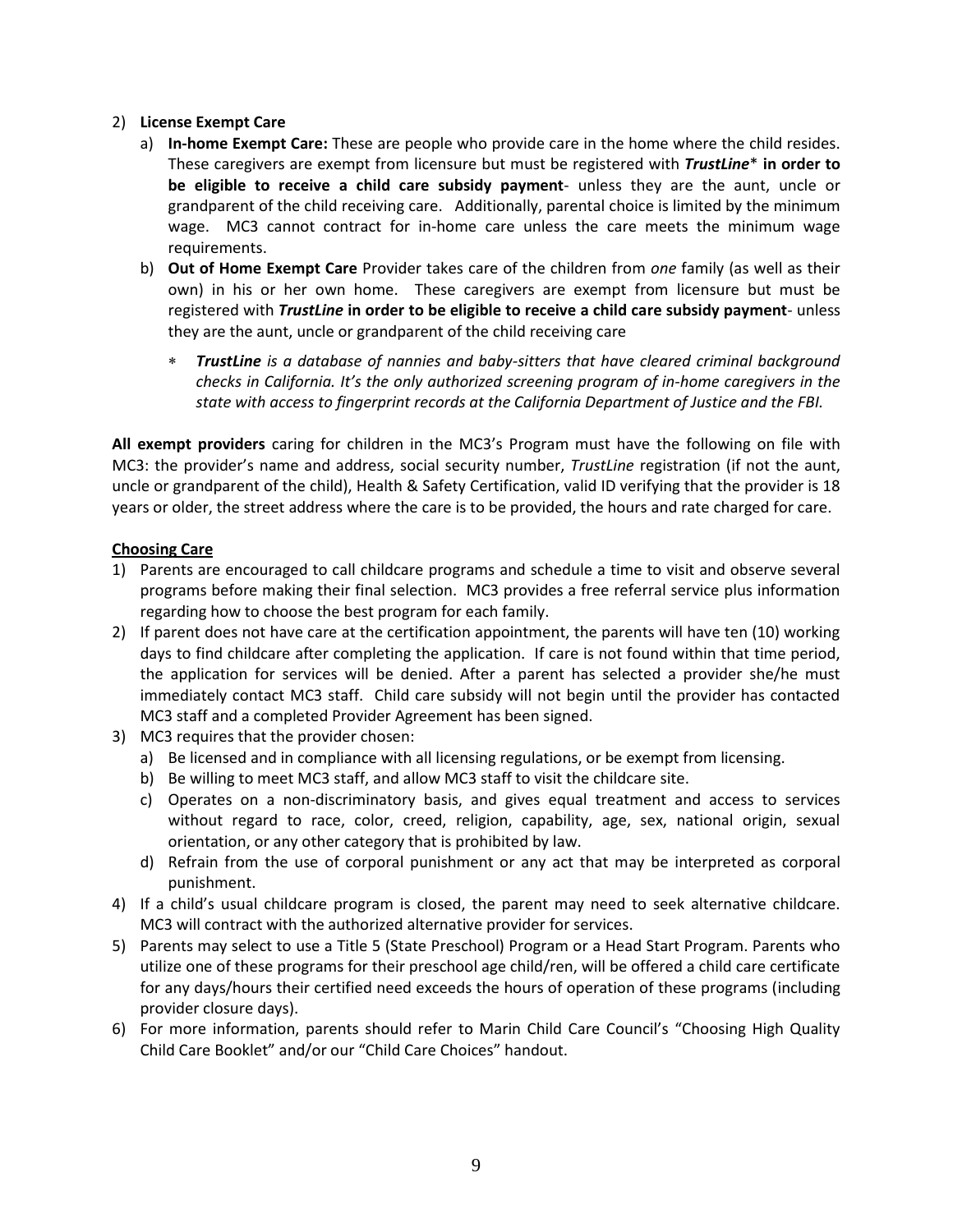#### **Parental Complaint Procedures for Child Care Settings:**

**Licensed programs/providers:** Parents with children in a licensed child care facility may file a complaint against the licensed facility by notifying their assigned Case Manager at MC3 and CCLD at (650) 266- 8843**.** In emergency situations, the local police department should be notified.

**License-exempt programs/providers:** Parents with children in license-exempt care may file a complaint with MC3 against the license-exempt provider using the following process:

- The complaint must be written and must include the nature of the complaint, the date and approximate time of the occurrence, the name and address of the provider being complained about, and it must be signed by the parent. Only complaints received about health and safety noncompliance will be accepted. These complaints will be deemed substantiated solely by the parent's written declaration;
- Upon receipt of a complaint, MC3 will inform the license exempt provider of the parent's complaint and inform the provider of his/her right to submit a written rebuttal. MC3 will also notify the parent and the provider that payments will cease in 14 days unless a written declaration signed by both parties has been received by MC3 stating that the health and safety deficiency has been corrected. MC3 will also notify the Child Protective Services/ Children and Family Services unit of the county welfare department;
- MC3 must maintain a record of parental complaints concerning a license-exempt provider's failure to meet the health and safety standards as specified in the Health and Safety Self-Certification. Upon receiving an inquiry about a specific license-exempt provider, MC3 Staff will inform the person who made the inquiry of the general nature of the complaint and whether or not the provider submitted a rebuttal.

#### **Parents' Responsibilities:**

- 1) Supply requested documentation for initial enrollment and subsequent recertification/s.
- 2) Pay a Family Fee, if required, to the provider by the  $5<sup>th</sup>$  of each month
- 3) Pay a co-payment if a parent chooses a provider with a rate exceeding the allowable payment limit of the subsidy program. The co-payment shall be paid by the parent directly to the provider and shall not be accounted for by MC3.
- 4) Contact the provider and report reason for absence to the provider on the day it occurs.

#### **Notification of Parental Rights** (CCLD – Notification of Parental Rights)

As a Parent/Authorized Representative, you have the right to:

- 1) Enter and inspect the child care facility/home without advance notice whenever children are in care.
- 2) File a complaint against the facility/home with the licensing office and review the facility's public file kept by the licensing office.
- 3) Review, at the facility/home, reports of licensing visits and substantiated complaints against the facility/home made during the last three years.
- 2) Complain to the licensing office and inspect the facility/home without discrimination or retaliation against yourself or your child.
- 3) Be notified by the licensee when someone is not allowed in the family child care home.
- 4) Receive, from the licensee, a copy of any addenda to this notice that lists the name of any person not allowed in the home while children are present. (NOTE: This addendum is only given when the Department has, in writing, excluded someone from the home on or after January 1, 2001).
- 5) Request in writing that the non-custodial parent not be allowed to visit your child or take the child from the facility, provided you have shown the appropriate documentation from the court.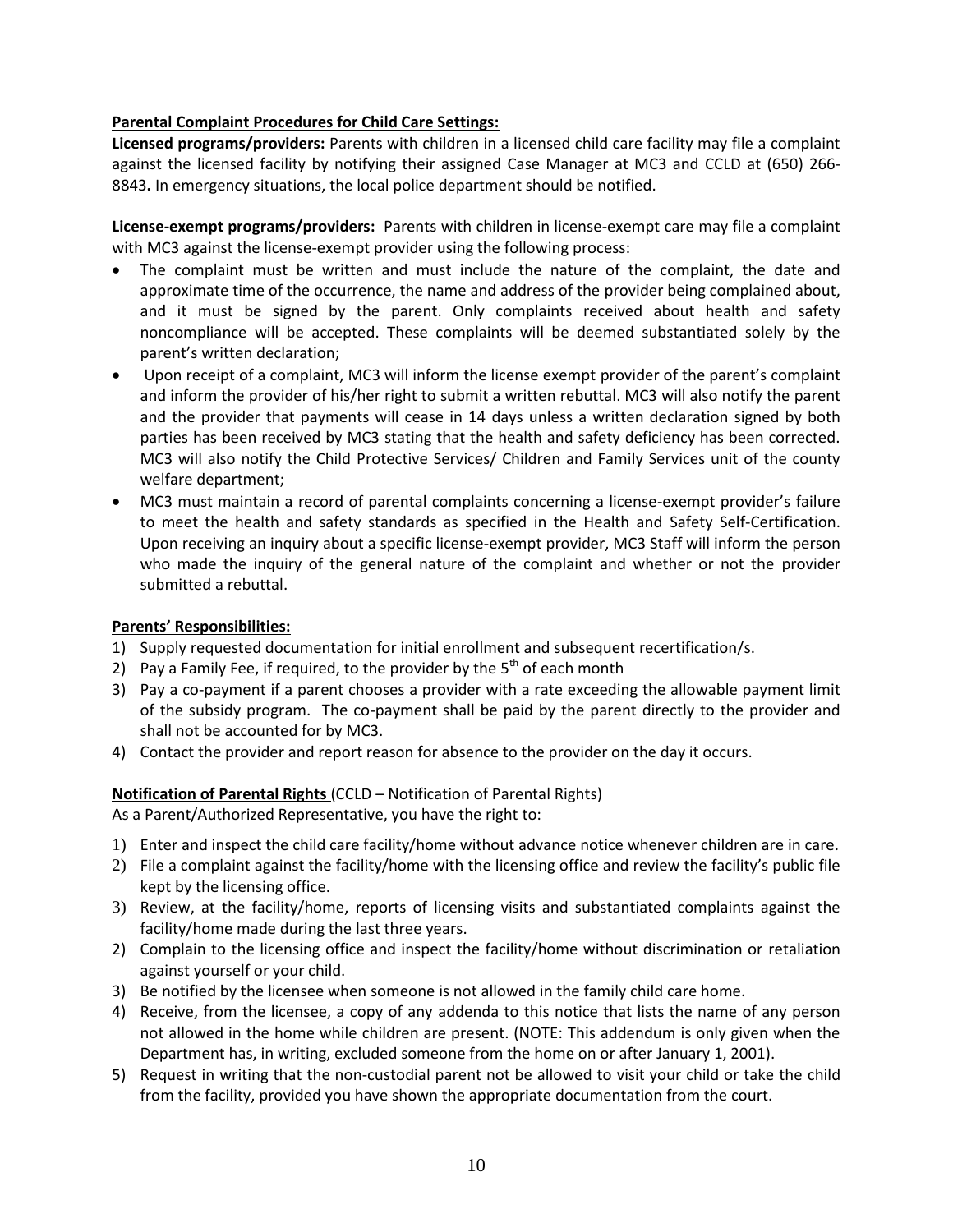6) Receive from the licensee the name, address and telephone number of the licensing office.

## **NOTE: California State Law provides that the licensee may deny access to a parent/authorized representative if the behavior of the parent/authorized representative poses a risk to children in care.**

#### **Parent Termination**

- 1) Failure to establish an approved need for services at certification or recertification
- 2) Failure to submit verifiable information regarding eligibility or need for services, or any other required documentation, by the assigned due date
- 3) Eligibility period ends and there is no approved need for care
- 4) Family Fee payment to the provider is late more than three times in a fiscal year.
- 5) Falsification of, or refusal to sign, the Attendance Record.
- 6) Any threat affecting the well-being of MC3 program staff, both mentally and/or physically (includes verbal abuse). MC3 will not tolerate threatening, harassing or violent behavior from anyone.
- 7) Parents recognize that providers may not endorse checks from MC3 to parent.
- *8)* Parents will be mailed a NOA to terminate their subsidy at least **fourteen (14) calendar days** before the effective date of the intended action. *For Stage 1 parents, the NOA period is ten (10) calendar days.*
- 1) MC3 reserves the right to terminate a family's participation in the APP with **fourteen (14) calendar days** of notice (or sooner if instructed by funding source) if there is an interruption in, or loss of, the funding stream used to subsidize the family.

#### **Local Complaint Procedure**

Any parent who is in disagreement with either MC3 policies/actions, or a staff member, which are NOT related to a negative NOA (see below for NOA related disagreements), may use the local complaint procedure. The purpose of this process is to provide a method for discussing and settling differences.

The parent shall first contact the Program Director within 2 days of the occurrence. The APP Director shall communicate (meeting/phone/email) with the parent within 2 days. They shall attempt to resolve the complaint through discussion. If the conflict is not resolved in speaking with the Program Director, the parent shall state the problem in writing and present it to the Executive Director within 2 working days.

The Executive Director shall meet within 5 working days with the parent after receiving the written complaint. After a meeting with the parent, the Executive Director shall provide the parent a written response within 5 working days. The Executive Director's decision shall be final.

#### **Parent Appeal Rights**

If the parent does not agree with an action taken by MC3, as indicated on a NOA, the parent has the right to appeal the agency's decision and request a fair hearing. MC3 *(or the County of Marin, DSS for Stage 1 parents)* must have the parent's appeal/request for fair hearing no later than the Appeal Date on the NOA. The appeal and fair hearing processes are described on the back of the NOA.

If the appeal is received by the due date, MC3 will issue payment to the provider for child care services rendered during the appeal process. **In child care fraud cases**, the parent will be billed for payments made to the provider during this period, if our decision to terminate services is upheld.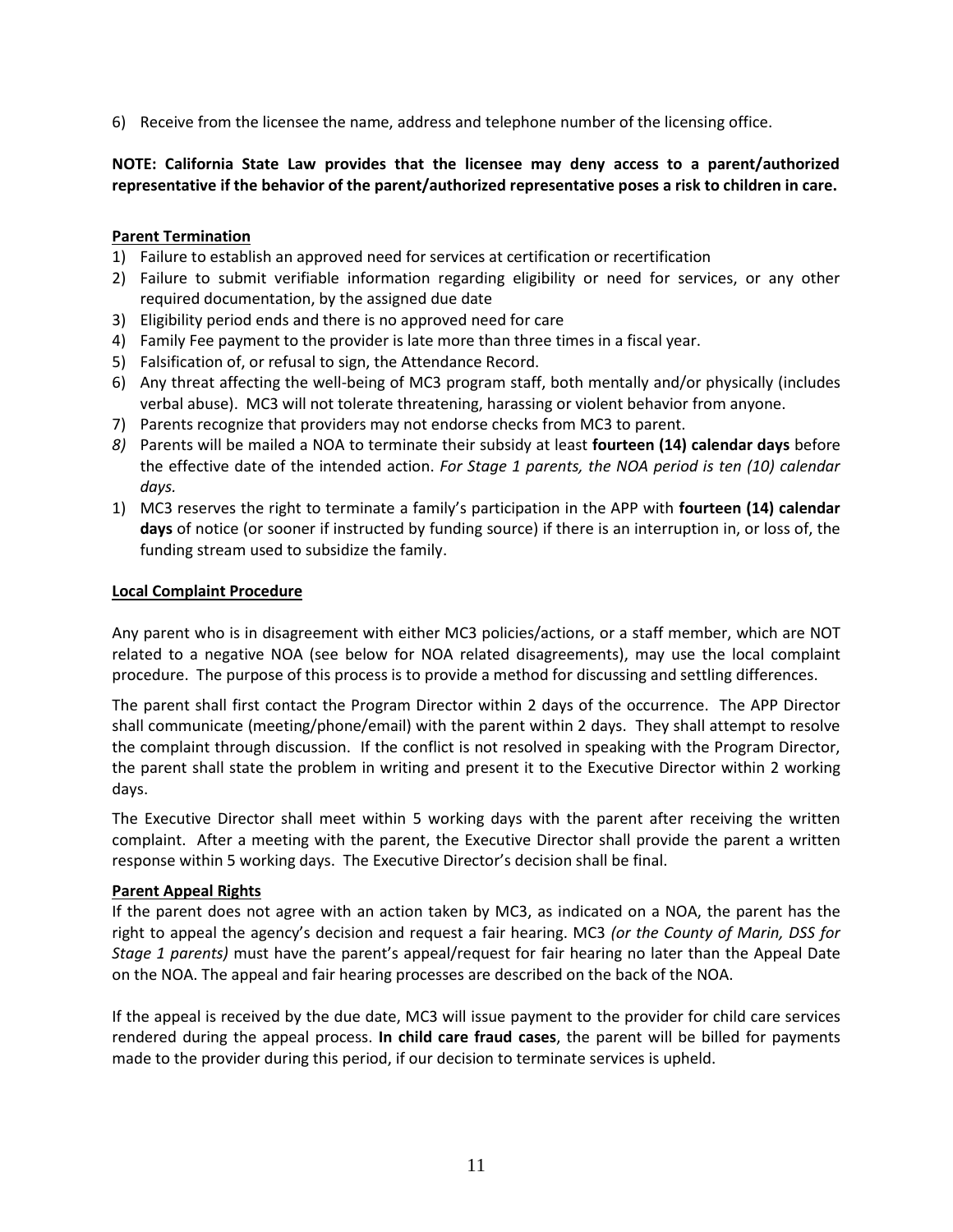## **Parent & Provider Participation**

## **Attendance Reporting**

There are specific requirements for the recording of attendance for subsidy reimbursement. MC3 requires parents to maintain a daily Attendance Record (AR) for each child on the program.

- ARs should be kept with providers and used daily.
- Only adults (18+) may sign children in or out of care. You should share your "authorized pick up people" with your provider so that s/he will know is able to sign your children in and out of care.
- ARs must be noted with the actual time of drop-off and pick-up.
- **It is a violation of state regulations (and considered fraud) to pre- or post-sign ARs.**
- If you make a mistake on the AR (for example, sign on the wrong date), you should cross out the error and initial it, and fill in the correct information.
- Indicate the reason for any absence (on scheduled days) on the AR.
- If you use care that is not authorized on the NOA, you will be responsible to pay for that care. If you have additional needs for care, contact your case manager.
- If a child is scheduled for before and after school, the provider shall note the exact times the child leaves for and returns from school.
- When the last day of care for the month has been provided**, the family fee billing side (**if applicable) **and the bottom of the calendar side of the attendance record must be signed by the provider and the enrolled parent** (not the authorized pick-up person).

The AR must be complete, accurate and received by MC3 no later than 4:00 p.m. on or before the fifth (5th) of the month following service. If the 5th of the month falls on a weekend or holiday, forms must be returned no later than the next working day in order to be processed by the fifteenth  $(15<sup>th</sup>)$ . MC3 makes every attempt to issue payment before the end of the month during which attendance records are received. However, all incoming ARs must be checked for accuracy and completeness prior to issuing payment. **ARs received after the 5th of the month following service will be processed the following month.** 

Attendance in childcare programs is important. Families are approved for care based on their needs and children are expected to attend care for which they are certified. When licensed providers supply documentation to MC3 that private pay families are responsible for payment of absences, MC3 can reimburse for absences also.\*

## *\*Note: Providers are required to notify MC3 after five consecutive unexcused absences and the parent will be contacted by their Case Manager.*

The following attendance policies aim to encourage maximum usage of childcare funding. MC3 encourages both parents and providers to communicate with each other and with MC3 regarding any problems in attendance in order to avoid termination. When MC3 determines the AR was not completed in a manner that is **broadly consistent**\* with the family's certified need, we will contact the parent to determine the reason(s) for this.

**\*Broadly consistent** is defined as: care used is consistent with the benefit level (ie: parttime/full-time), based on the parent's certified need.

When reviewing ARs that are determined to be *broadly inconsistent* with the certified need for care, the Case Manager (CM) will follow-up with the family to discuss a potential schedule change that is more reflective of the family's child care needs. This will not affect the family's 12 month eligibility.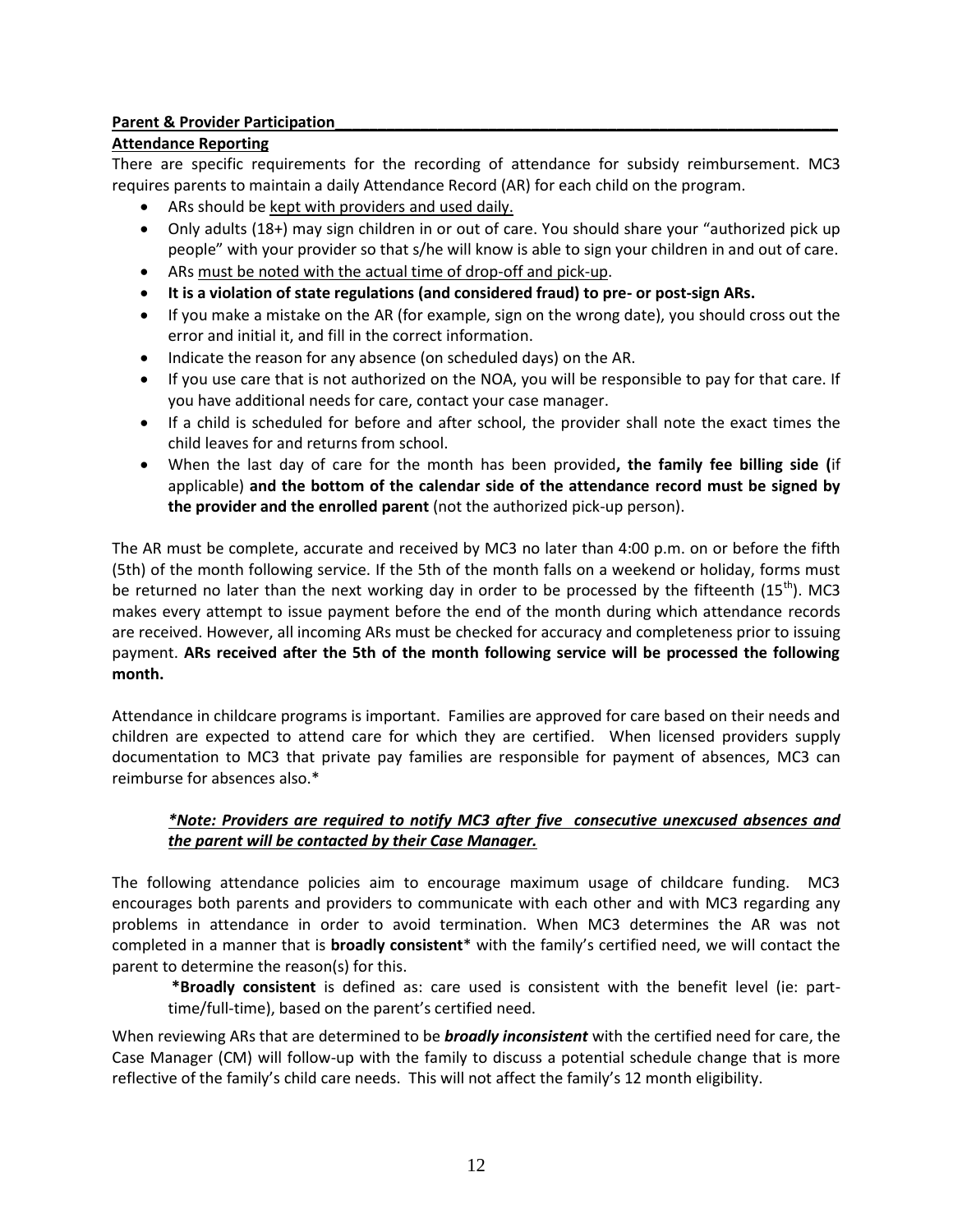#### **For licensed providers:**

If center-based or Family Child Care Provider has notified MC3 after 5 unexcused absences, MC3 will pay for up to two consecutive weeks of absences. If family does not notify MC3 of their intent to resume care after two consecutive weeks of absence, the subsidy will be considered abandoned and a Notice of Action will be issued to disenroll the family from the program. If the provider has not notified MC3 of unexcused absences, reimbursement will be based on the actual days and hours for which services were provided up to the maximum certified scheduled care.

#### **For exempt and relative providers:**

Reimbursement will be based on the actual days and hours for which services were provided up to the **maximum certified scheduled care.** Certified need for reimbursement purposes is:

- As listed on the NOA (& Certificate for all but Stage 1 families) for Set Schedules; or
- Based on actual usage for flexible/variable schedules, up to the maximum listed on the NOA (& Certificate).

ARs will not be returned to the parent or provider for corrections.

## **Provider reimbursements may be held, reduced, &/or denied when**:

- The AR is not signed on the bottom by both parent and provider
- The family fee receipt is not signed by parent &/or provider
- Times in/out are altered without explanation
- Over-lapping in/out times on multiple provider ARs
- Missing child's departure to, and return from school times (five or more in any month)
- Provider records and accepts reimbursement for hours of care NOT provided.
- The provider has exceeded the 10 non-operational days for the fiscal year (ie: holidays/cleaning)
- AR submitted to us more than 90 days after the close of the month of service
- If the parent or provider is found to have completed the AR in a fraudulent manner, the responsible party/ parties will be terminated from the program, without advance warning, and will not be allowed to participate in the future (except as mandated by regulations). In these cases we will not reimburse the provider.

## **Family Fees –** *Not applicable to Stage 1 families*

Families whose income falls within a certain range, as specified in the State's Family Fee Schedule, will be required to pay a fee for services (Family Fee). Family Fees are based on the following: 1) Family size; 2) gross monthly income and 3) total amount of certified hours of care to be used each month. (If family has more than one child in care, the fee is based only on the child who receives service for the longest period.)

## **Paying Fees**

- 1) Fees are assessed monthly according to the CDE Issued Family Fee Schedule.
- 2) Families pay the fee to their provider. That portion is deducted from the total reimbursement from MC3.

#### 3)

## **Delinquent Fees**

1) When it has been determined that Family Fees are delinquent **(received by the provider later than the 5th of the month),** a NOA to terminate subsidy will be mailed to the parent. The NOA will state the total amount of unpaid fees, the fee amount and the period of delinquency. Subsidy will be terminated on the date falling **fourteen (14) days** from the date of the NOA unless all delinquent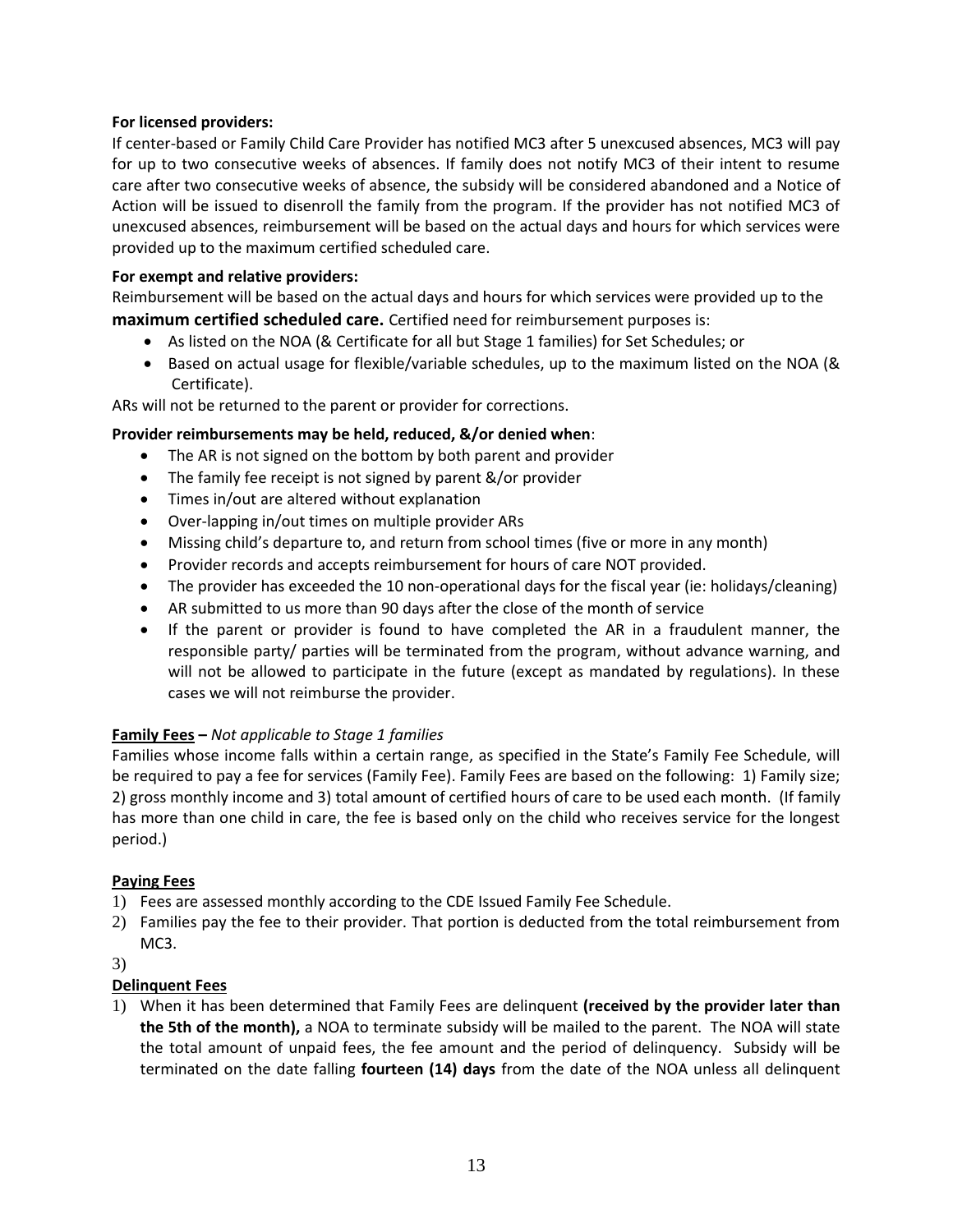fees are paid to the provider before such a date or a reasonable plan for payment of delinquent fees has been established. MC3 will retain documentation of the mailing date.

- 2) If a parent has been terminated due to failure to pay fees, any and all outstanding family fees must be paid in full prior to reinstatement in the program.
- 3) Unpaid family fees may be pursued through legal channels.

#### **Marin Child Care Council Shall:**

- 1) Only reimburse providers for childcare services. MC3 cannot cover the cost of private school tuition, educational fees, transportation, diapers, clothing items, or other expenses that are not part of the basic child care cost.
- 2) Not pay for child care for parents to take care of personal business.
- 3) Not reimburse for services before enrollment in the program, after a family has been discontinued, or for service days and hours not included in the certificate (this includes overtime and late fees).

#### **Fraudulent Information**

The CDE requires MC3 to inform all families receiving funds from the agency that if child care funds are obtained by providing fraudulent or incomplete information, MC3 shall actively pursue recovering the funds paid out for the child care services. Any fraudulent, false, or misleading information provided to MC3 regarding: employment, income, status as a student, enrollment in a training program, or eligibility relating to medical incapacitation will be grounds for termination.

Any of the following - but not limited to - could constitute fraud:

- Failure to report accurate information regarding wages (including commissions, overtime and bonuses), SSI/SSA, child support, financial aid or any other income required to document eligibility and parent fees.
- Inaccurate reporting of actual attendance on the attendance record. *\*If the provider and/or parent signs that care was provided for days when it was not, MC3 will make every attempt to recover funds.\**
- Failure to report all provider information changes. This includes provider no longer providing care, care hours not agreeing to child care certificate, etc..

\*Marin Child Care Council will attempt to recover funds by developing a repayment plan with the parent and/or provider. If the parent and/or provider do not respond to the repayment or miss the payments as outlined in the repayment plan, their case will be sent to a collection agency. Cases of suspected fraud may also be referred to the District Attorney's office.

#### **Universal Complaint Procedures**

It is the intent of MC3 to fully comply with all applicable state and federal laws and regulations. Individuals, agencies, organizations, students and interested third parties have the right to file a complaint regarding MC3's alleged violation of federal and/or state laws. This includes allegations of unlawful discrimination (Ed Code sections 200 and 220 and Government Code section 11135) in any program or activity funded directly by the State or receiving federal or state financial assistance. Complaints must be signed and filed in writing with the State Department of Education at:

> *Child Development Division Complaint Coordinator 1430 N Street, Suite 3410 Sacramento, CA 95814*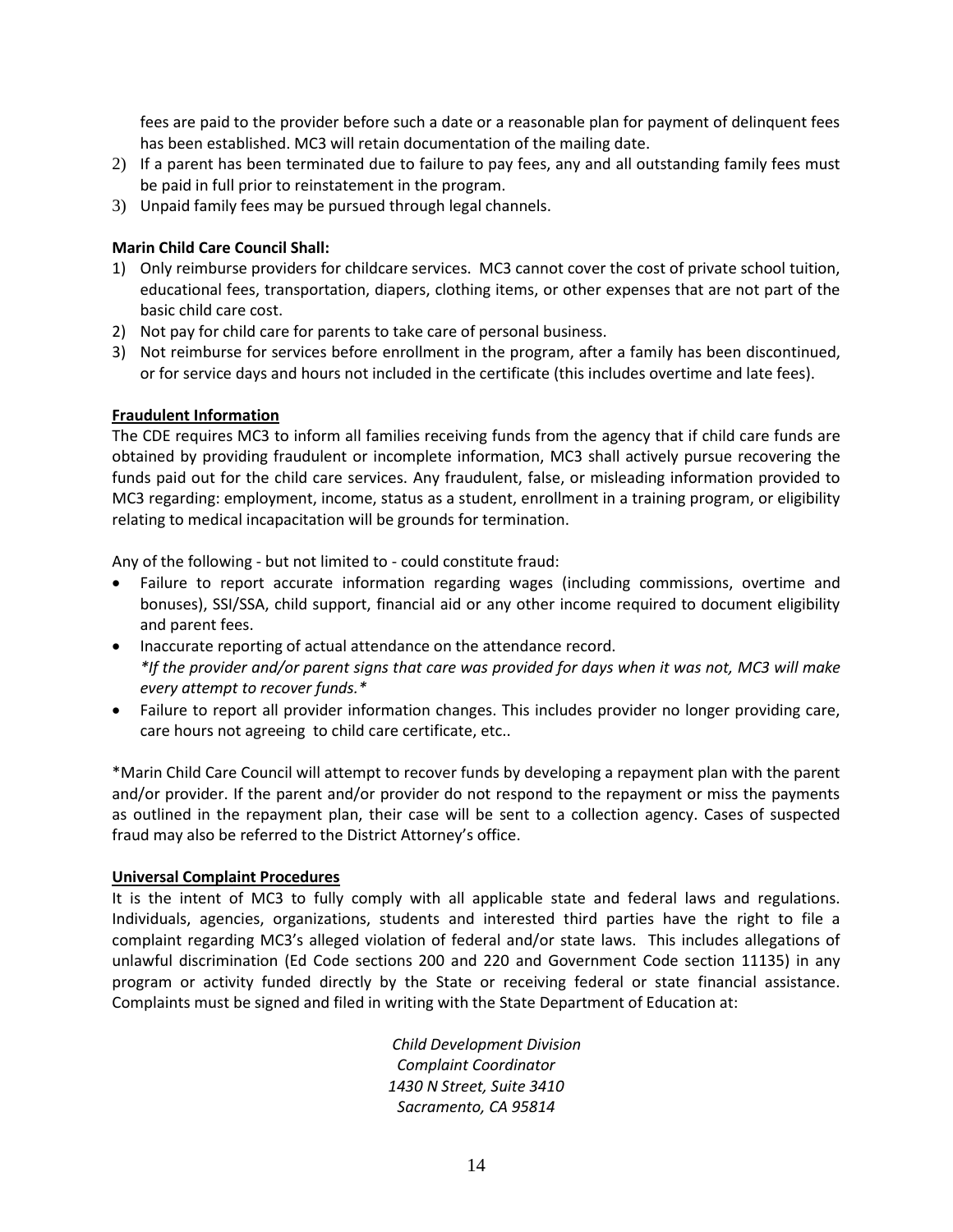If the complainant is not satisfied with the final written decision of the California Department of Education, remedies may be available in federal or state court. The complainant should seek the advice of an attorney of his/her choosing in this event.

#### **Provider Participation**

MC3's Subsidy Programs are parental choice programs that support the parent's right and responsibility to select the most appropriate child care provider for their children. State funding prohibits contracting with providers whose services offer religious instruction or worship; therefore parents who chose a facility offering religious instruction or worship may only do so if funding is available from federal sources. Any provider, licensed or non-licensed, in good standing\*\* may participate in the Subsidy Program when selected by an enrolled parent.

\*\*Good standing for license-exempt caregivers indicates that the provider cannot have a TrustLine status of closed, denied or revoked. Also, Exempt providers cannot be listed on Megan's Law. For licensed providers to be in good standing, the provider's license must be current and not be revoked or suspended.

Providers are considered self-employed and are not employees of MC3. MC3 will provide a tax statement (Form 1099, statement of non-employee earnings) to each licensed or exempt provider at the end of each calendar year indicating the total amount paid to them from the APP. Copies of the 1099 form are also sent to the Internal Revenue Service (IRS) and California Franchise Tax Board (CAFTB). Earnings of over \$600 must be reported as income on tax records to both the state and federal government. MC3 does not withhold taxes from provider reimbursements (unless instructed to do so by the IRS or the CAFTB). Each licensed or exempt provider is responsible for paying her/his own social security and other taxes. Any caregiver who works in a parent's home is considered employed by the parent who is then responsible to all applicable employer requirements. Additionally, MC3 is required to report all independent contractors to the state Employment Development Department (EDD) for the purposes of child support enforcement. Providers in the APP are independent contractors.

Each provider working with MC3 must fill out a provider packet (including an agreement with the agency) and sign a Child Care Certificate for each enrolled child (*with the exception of Stage 1 children*). This certificate documents the programs' Taxpayer ID number or social security number. It also includes the authorized hours of cares and rates. Any difference between the rates MC3 can reimburse and the normal and customary rates charged to private pay families must be worked out between the parent and provider are not the responsibility of MC3. Consistent with CCLD regulations, parents are allowed unlimited access to their children and providers caring for their children during normal hours of provider operation, and whenever the children are in the care of the provider.

## **Criteria for Participation**

## **Licensed Family Child Care Homes or Centers Shall:**

- 1) Provide child care services that comply at all times with the CCLD regulations for licensure.
- 2) Supply a copy of a current license and any updates to MC3
- 3) Provide services to all children referred by MC3 on a non-discriminatory basis giving equal treatment and access to services without regard to race, ancestry, color, creed, religion, age, gender, national origin, sexual orientation, ethnic group identification or any other category that is prohibited by law.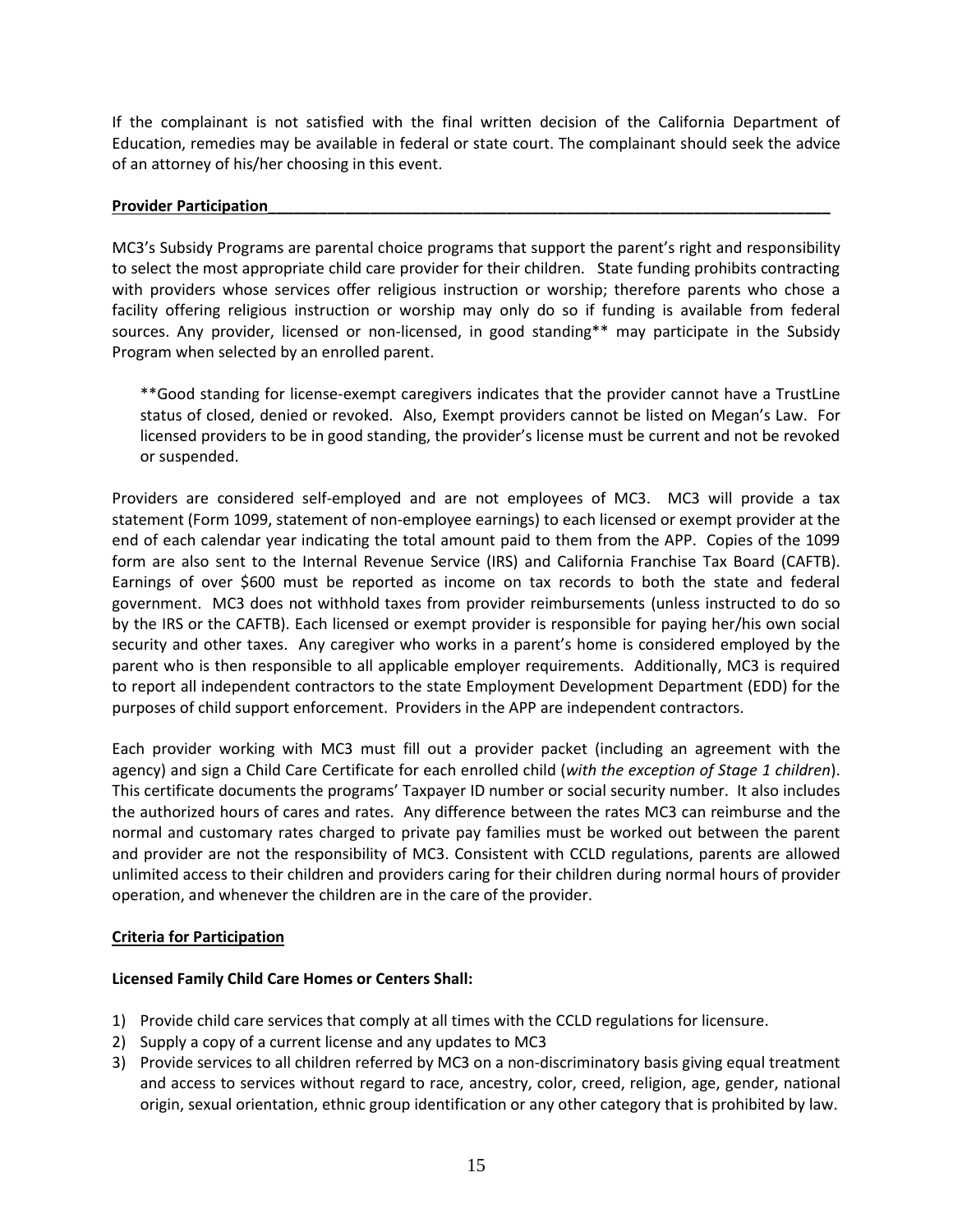- 4) Report observed and/or suspected child abuse to local police department and/or Child Protective Services, and refrain from all forms of physical/corporal punishment and/or cruelty.
- 5) Maintain records and other information on parents and families in confidence, with the exception of authorized disclosures to MC3 staff or other authorized State or Federal agency staff in accordance with the law.
- 6) Allow MC3 staff to make site visits
- 7) Provide care for children *only* during the period authorized on the most current NOA. Any changes in the hours of care must be reported to Case Manager.
- 8) Hold MC3 harmless for any damages to person(s) or property which arise out of delivery of services under agreement with MC3.

## **License Exempt and In-Home Providers:**

Parents may select care that is exempt from licensure. They may provide care in the child's home (inhome care) or in the provider's home. Exempt providers must be registered with TrustLine – prior to the start of care- (blood related aunt, uncle or grandparent are exempt from TrustLine registration). MC3 will not contract with anyone listed on Megan's Law or who becomes Trustline denied at any time.

The License-exempt provider shall provide to MC3:

- 1) Documentation that the exempt provider is a registered TrustLine childcare provider.
- 2) The exempt caregiver's name, address, social security number and age verification.
- 3) The address where care is to be provided.
- 4) The hours care is to be provided and the rate for this care.
- 5) Health and Safety Self Certification.
- 6) Statement of exemption for all exempt providers.

If the care takes place in the parent's home, the parent is responsible for all applicable taxes, filing and payment of minimum wages as required. **MC3 cannot contract for in-home care unless the care meets the minimum wage requirements.**

#### **Marin Child Care Council Shall:**

- 1) Maintain a database with up-to-date information on licensed providers in Marin County.
- 2) Provide ongoing technical assistance to child care providers on billing procedures, record keeping and APP policies and procedures.
- 3) Reimburse the childcare provider based on the parent's certified need for care, according to the NOA.
- 4) Reimburse only for childcare services. MC3 will not cover the cost for: private school tuition, educational fees, transportation, diapers, clothing items, or other expenses that are not part of the basic child care cost.
- 5) MC3 does not contract for childcare services before enrollment in the program. A parent must supply complete information at the time of enrollment and come in to re-certify at least annually.
- 6) If a child's usual childcare program is closed, the parent may need to seek alternative child care. MC3 will contract with the alternative provider for services.

#### **Provider Reimbursement**

MC3 will reimburse providers based on their rates up to the allowable maximum, see below) and the parents' certified need for care, reflected on the NOA. The agency also must follow payment regulations set forth by CDE and CDSS. Providers will supply their rates to the Council indicating their normal, customary rates charged to all families. Providers will sign a Child Care Certificate for each child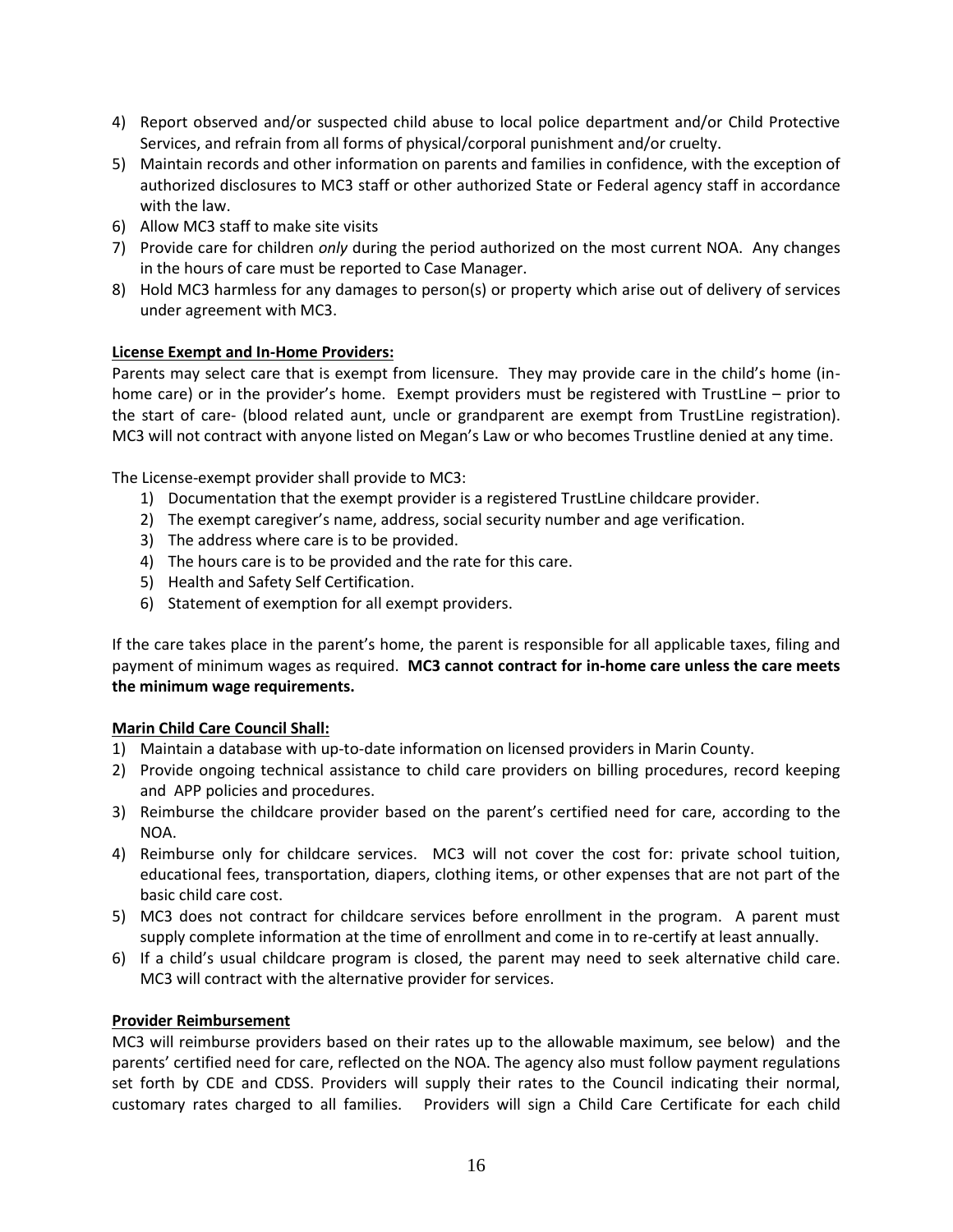enrolled in funds CAPP, C2AP and C3AP *(Stage 1 clients are not issued certificates).* This Certificate serves as the contract and contains the parent's name, the child's name, age and date of birth, the contracted days and hours, the rate to be paid by MC3 and the period the certificate is valid.

## **Reimbursement Rates**

- 1) Each funding source which is part of APP has defined a maximum rate allowable for reimbursement. The agency will reimburse providers up to the maximum allowable rate determined by the California Regional Market Rate (RMR) Survey. This rate must not exceed that charged to non-subsidized parents. Providers who give non-subsidized families a discount for the second and third child in care must give families served by the APP the same discount.
- 2) Co-payments: If a parent chooses a provider with a rate exceeding the allowable reimbursement of the subsidized program, the parent will be responsible for paying the difference with a co-payment paid by the parent directly to the provider and shall not be accounted for by MC3.
- 3) Registration fee: The rate of reimbursement for the registration fee is determined by state guidelines, and will be paid no more than once per year as long as the fee does not exceed the RMR ceiling.
- 4) A request for a rate increase is limited to once per year. MC3 requires one month advance written notice for rate increases. Approved rate increases are effective on the first day of the following month.
- 5) Due to the limited funds available for child care in each fiscal year, no rate increase will be approved during the last three months of the fiscal year (April through June).
- 6) All rate increases are subject to the availability of funds.

## **Reimbursement Procedures**

Parents are responsible for the accurate and timely submission of each child's Attendance Record. The Attendance Record is the form of documentation that will be accepted for reimbursing provider claims. Attendance Records will be provided to the parent and are also available by request through the mail, downloadable fro[m www.mc3.org](http://www.mc3.org/) or available in the office.

The attendance record must be complete, accurate and received by MC3 no later than 4:00 p.m. on or before the fifth (5th) of the month following service. If the fifth of the month falls on a weekend or holiday, forms must be returned no later than the next working day in order to be processed by the fifteenth  $(15<sup>th</sup>)$ . MC3 makes every attempt to issue payment before the end of the month during which attendance records are received. However, all incoming attendance records must be checked for accuracy and completeness prior to issuing payment.

**Attendance records received after the 5th of the month following service will be processed the following month.** Attendance Records not received by one month prior to the end of the fiscal year cycle will be denied payment. MC3 reserves the right to alter this payment schedule in the event of late payment from its funding source. Providers of care will be notified when or if program funding is delayed.

Reimbursements will be not be made if the information within a provider's data file is incomplete (i.e., missing license or update, TrustLine Registry, photo I.D., or certificates signed by both the parent and provider).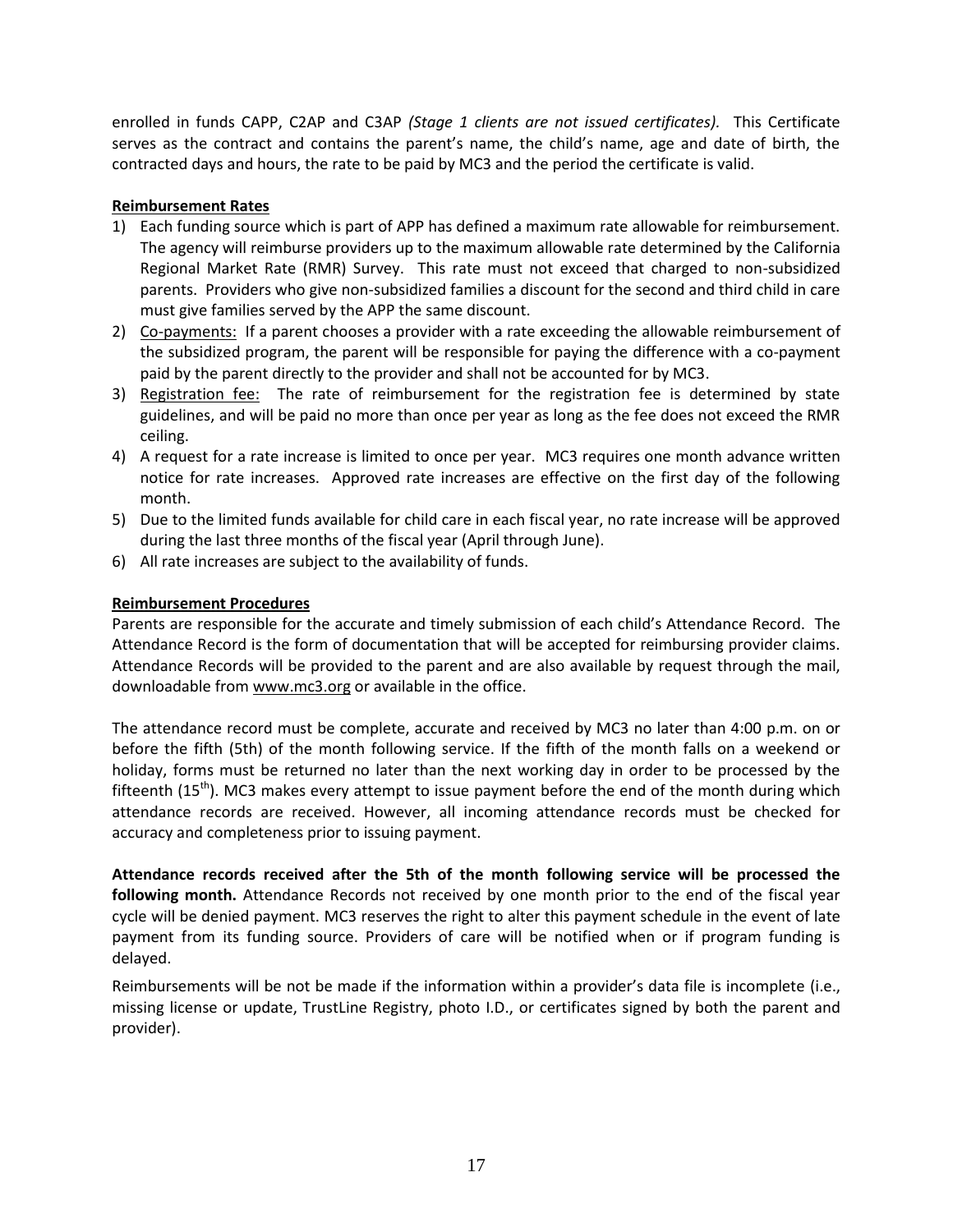## **Payment Limitations**

- 1) MC3 will only reimburse for the certified need authorized on the NOA
- 2) MC3 will reimburse providers a maximum of 10 non-operational days per year. These days must also be charged to the public and are to be determined by each provider.
- 3) MC3 will not reimburse for child care on days when service is not available or the program is closed (including work days, staff development days or breaks/vacations beyond the 10 allowed per year).

#### **Providers must notify MC3 staff when the following circumstances exist:**

- 1) A child is absent for more than five consecutive days and the parent has not contacted the provider with the reason for the absence. If MC3 not notified the fifth day, reimbursement may not be made for absences that occur after the child's last day of attendance.
- 2) A parent withdraws from care without advance notice required by the provider per their contract or prior to the end date authorized on the Child Care Certificate (CAPP, C2AP , C3AP).

#### **Termination of Services**

**Parents:** A parent may change providers in adherence to the provider's termination policies. Exceptions are allowed in the case of emergencies or licensing violations.

#### **Providers**

- 1) A provider may terminate participation in the APP by providing two weeks written notice to both the parent being subsidized by MC3 and MC3 itself.
- 2) A provider may terminate a family, with cause, in adherence to his or her established policies and procedures with two weeks advance notification to MC3.

#### **Marin Child Care Council**

- 1) MC3 reserves the right to suspend or terminate a family's participation in the APP if the family no longer meets the eligibility requirements and/or fails to comply with the regulations, procedures or deadlines.
- 2) MC3 will issue a NOA to the parent and a copy to provider terminating the family's child care services and stating the last day for which services will be reimbursed.
- 3) The reason a family ceases to be eligible to receive child care services is confidential.
- 4) MC3 reserves the right to immediately suspend or terminate a provider's participation in the APP without notice if CCLD suspends, revokes or denies a license or if their TrustLine clearance is denied or closed\*

\*A provider may request reinstatement if terminated due to licensing concerns and/or violations. The provider may be reinstated on written confirmation from the Licensing agent that the concerns and/or violations have been resolved.

- 5) MC3 reserves the right to suspend or terminate a provider's participation in the APP if:
	- a) The provider fails to provide current and correct information regarding child care attendance and child care rate, or provides any false or fraudulent information to MC3.
	- b) The provider fails to comply with the regulations, procedures and/or deadlines.
	- c) The parent chooses to discontinue services with a provider or the provider chooses to discontinue serving the parent.
	- d) The provider's status with Trustline changes to denied or closed.
	- e) The provider is listed on Megan's Law.